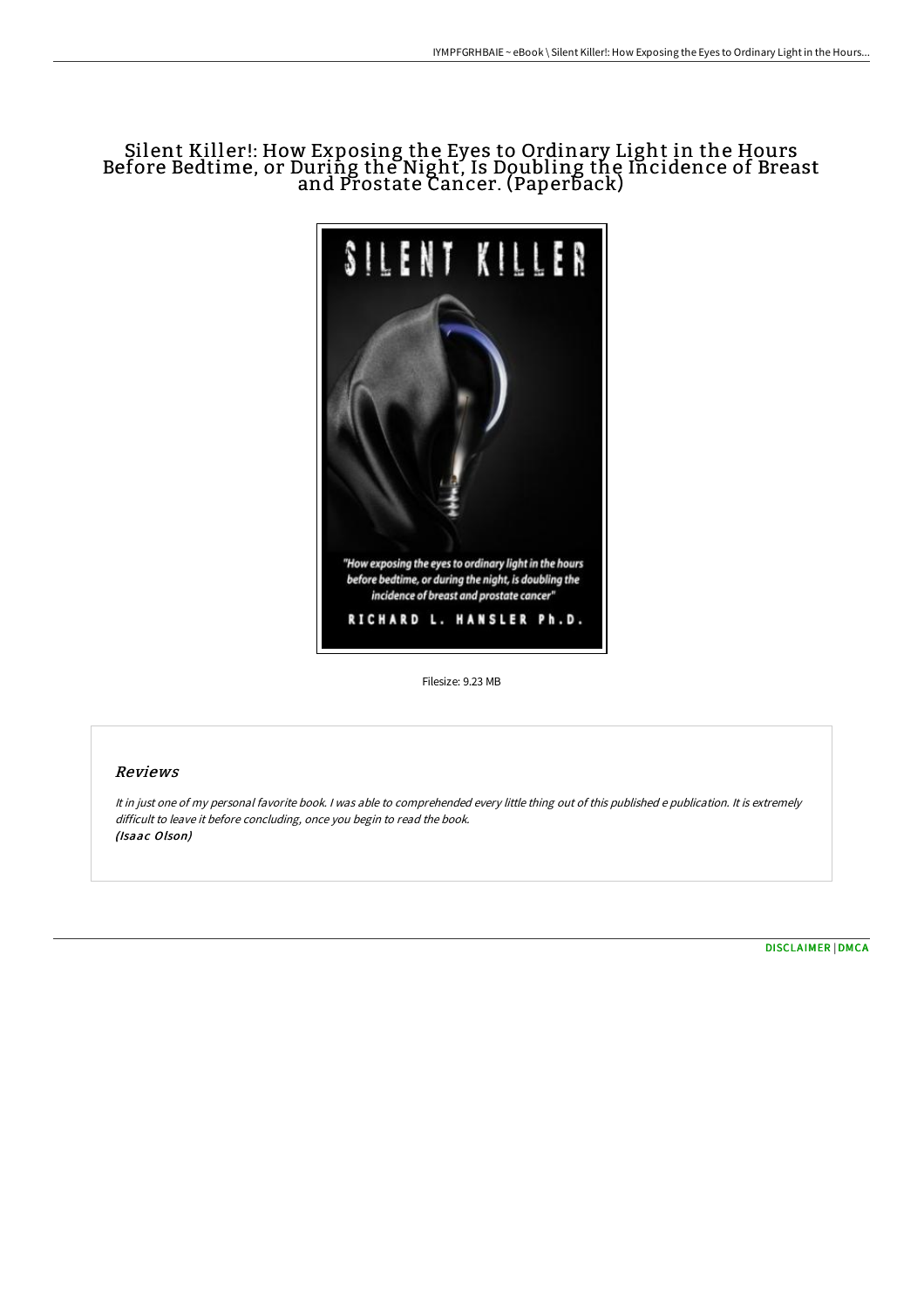## SILENT KILLER!: HOW EXPOSING THE EYES TO ORDINARY LIGHT IN THE HOURS BEFORE BEDTIME, OR DURING THE NIGHT, IS DOUBLING THE INCIDENCE OF BREAST AND PROSTATE CANCER. (PAPERBACK)



Createspace, United States, 2015. Paperback. Condition: New. Language: English . Brand New Book \*\*\*\*\* Print on Demand \*\*\*\*\*. In Silent Killer Dr. Hansler is warning everyone of the deadly dangers that exist in using ordinary, everyday, light bulbs. Doubling the risk for breast cancer and prostate cancer is just the beginning. Using ordinary light bulbs before bedtime is making it hard to fall asleep and stay asleep. Increased risk for obesity, diabetes, heart disease and Alzheimer s disease are other dangers. Fortunately, we don t have to give up using light. We only need to get rid of the blue rays. Light bulbs that don t make blue light and orange eyeglasses that block it are available at.

 $\frac{1}{100}$ Read Silent Killer!: How Exposing the Eyes to Ordinary Light in the Hours Before Bedtime, or During the Night, Is Doubling the Incidence of Breast and Prostate Cancer. [\(Paperback\)](http://albedo.media/silent-killer-how-exposing-the-eyes-to-ordinary-.html) Online

**D** Download PDF Silent Killer!: How Exposing the Eyes to Ordinary Light in the Hours Before Bedtime, or During the Night, Is Doubling the Incidence of Breast and Prostate Cancer. [\(Paperback\)](http://albedo.media/silent-killer-how-exposing-the-eyes-to-ordinary-.html)